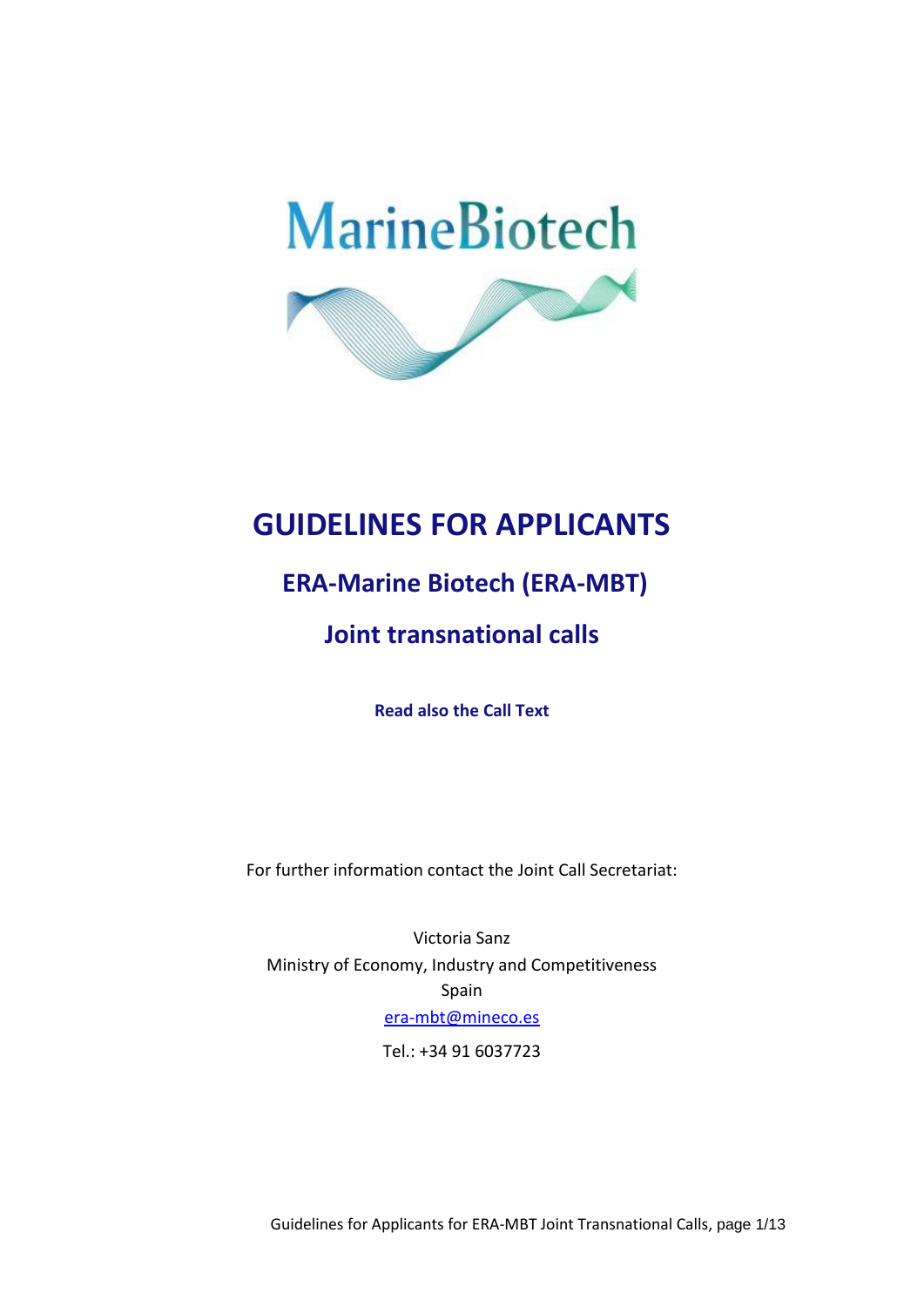

## **Content**

| 1 <sub>1</sub>   |      |  |  |  |
|------------------|------|--|--|--|
| 2.               |      |  |  |  |
|                  | 2.1. |  |  |  |
|                  | 2.2. |  |  |  |
|                  | 2.3. |  |  |  |
| 3.               |      |  |  |  |
| $\boldsymbol{4}$ |      |  |  |  |
|                  | 4.1. |  |  |  |
|                  | 4.2. |  |  |  |
|                  | 4.3. |  |  |  |
| 5.               |      |  |  |  |
|                  |      |  |  |  |
|                  |      |  |  |  |
|                  |      |  |  |  |
| 6.               |      |  |  |  |
| 7.               |      |  |  |  |
|                  |      |  |  |  |
|                  |      |  |  |  |
|                  |      |  |  |  |
| 8.               |      |  |  |  |
| 9.               |      |  |  |  |
| 10.              |      |  |  |  |
|                  |      |  |  |  |
|                  |      |  |  |  |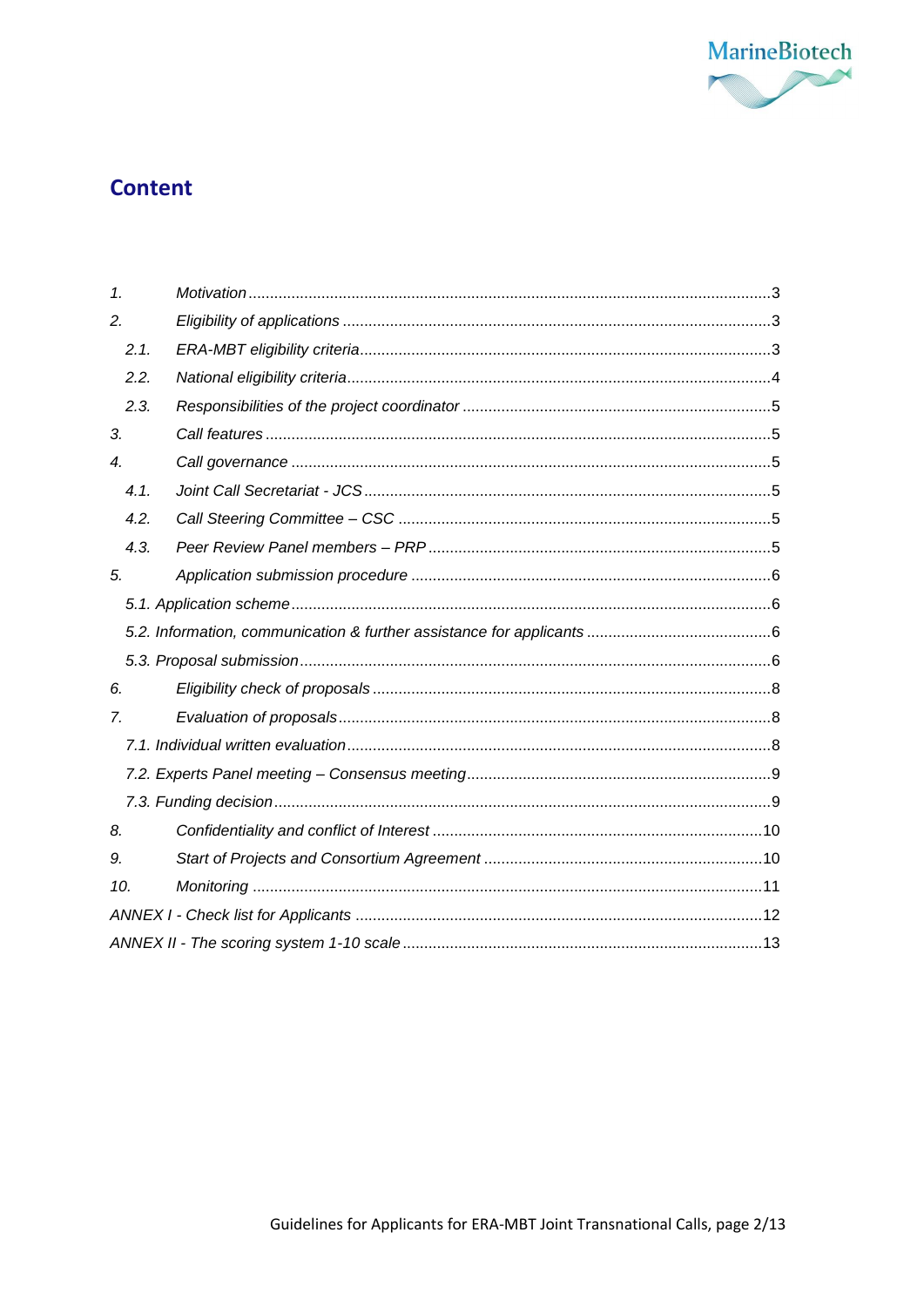

### <span id="page-2-0"></span>*1. Motivation*

ERA-MarineBiotech (ERA-MBT) recognises that Europe's marine ecosystems and organisms are largely unexplored, understudied and underutilized, in spite of Europe's access to an extensive and diverse set of marine ecosystems, supporting enormous marine biodiversity. This resource, through the coordinated application of biotechnology, has the potential to provide a **major contribution** towards addressing some of the most pressing societal challenges including environmental degradation, human health and delivering sustainable supplies of food, energy and other commodities, amongst others regarded as the Grand Challenges for our future.

The main objectives of ERA-MarineBiotech are to:

- stimulate trans-European development of marine biotechnology research, innovation and enterprise activity
- **•** build communities and capacity considering the maritime regions' different perspectives and potential
- deliver a lasting network to fund and support marine biotechnology

ERA-MarineBiotech is a four-year programme funded under the European Commission ERA-NET scheme's  $7<sup>th</sup>$  Framework Programme (Grant Agreement Number 604814, 1 December 2013 – 30 November 2017). The partnership consists of 19 funding organisations or representatives from 14 countries. The ERA-NET intends to launch at least three calls during the programme period. The first call was launched in October 2014 under the topic "The development of biorefinery processes for marine biomaterials" and the second one was launched in December 2015 under the topic "Biodiscovery - Bioactive molecules from the marine environment". This is the third call being launched.

## <span id="page-2-1"></span>*2. Eligibility of applications*

ERA-MBT has developed formal criteria that are applied in the eligibility check and evaluation process to select the best projects as outlined in the aims of the call. These criteria have been agreed by all participating national or regional funding organisations and are described below. Additionally, more specific criteria according to specific national or regional regulations must be fulfilled.

#### <span id="page-2-2"></span>*2.1. ERA-MBT eligibility criteria*

#### *Composition of Consortia:*

Only transnational projects will be funded. Each consortium should have the optimal critical mass to achieve ambitious scientific goals and should clearly show added value of working together.

Research proposals may be submitted by:

- higher education institutions
- non-university public research organizations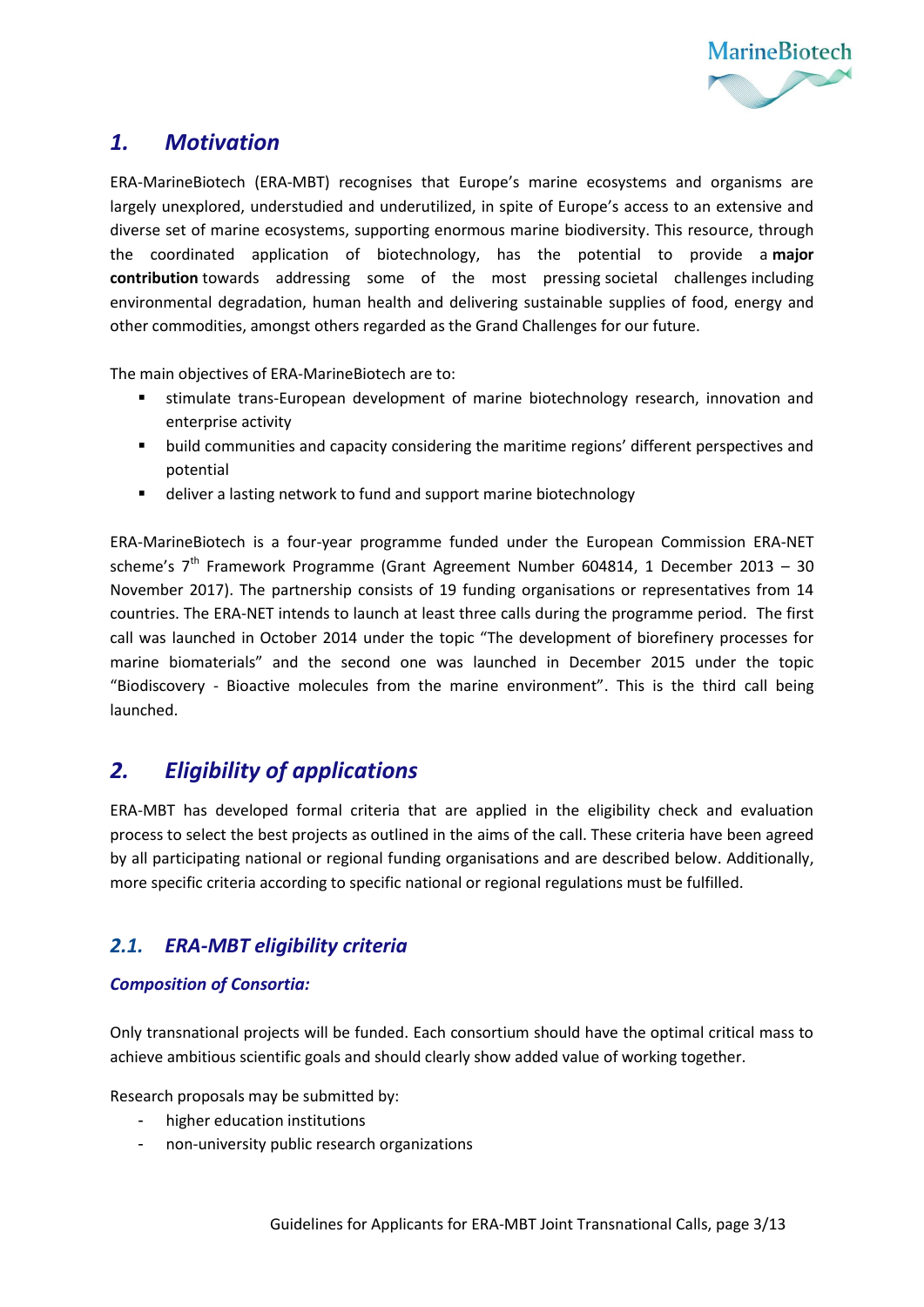

- commercial companies, in particular small and medium-size enterprises (SMEs) (according to national regulations)

The following criteria must be taken into account:

- Each consortium submitting a proposal must involve:
	- a maximum of five partners, however, applicants are encouraged to include partners funded by the following funding organisations: UEFISCDI (Romania) and MIZS (Slovenia). If such partners are included into the consortium, the maximum number of partners can be increased up to six
	- a maximum of two partners per country
	- a minimum of three partners from three different countries participating in the call which must be eligible for the funding organizations and must request funds (see the list of funding organizations in the Call Text)
- The majority (2/3) of partners and the funding volume in a proposal must belong to funding agencies participating in the call.
- The coordinator of the proposal must be based in a country/region participating in the call and must be funded by a funding agency participating in the call.
- Partners from countries which do not take part in this call (in Europe and outside) may be partners in a project at their own cost if their contribution is relevant to achieve the project goals.
- Industrial partners are welcomed to collaborate in the consortium but their participation is not mandatory. Industrial partners that cannot be funded by their national/regional funding organisation may participate in a consortium at their own cost, if they demonstrate their added value for the project and translate this into detailed activities and budget. They should provide a letter of commitment to the JCS with details on this collaboration.
- Subcontractors may be included following national or regional financing regulations of the eligible participant.
- The duration of the project is maximum 36 months.
- The project must fit the scope of the call.

**Proposals not meeting national regulations and/or ERA-MBT eligibility criteria might be rejected before the evaluation phase.**

#### <span id="page-3-0"></span>*2.2. National eligibility criteria*

Applicants must refer and adhere to specific regulations of the national/regional funding organisations. Each project partner is responsible for checking whether he/she meets national eligibility criteria. Therefore each project partner is strongly encouraged to contact his/her national contact (see contact persons in the Call Text - ANNEX I).

The national regulations of each partner country are described in the Call Text - ANNEX II.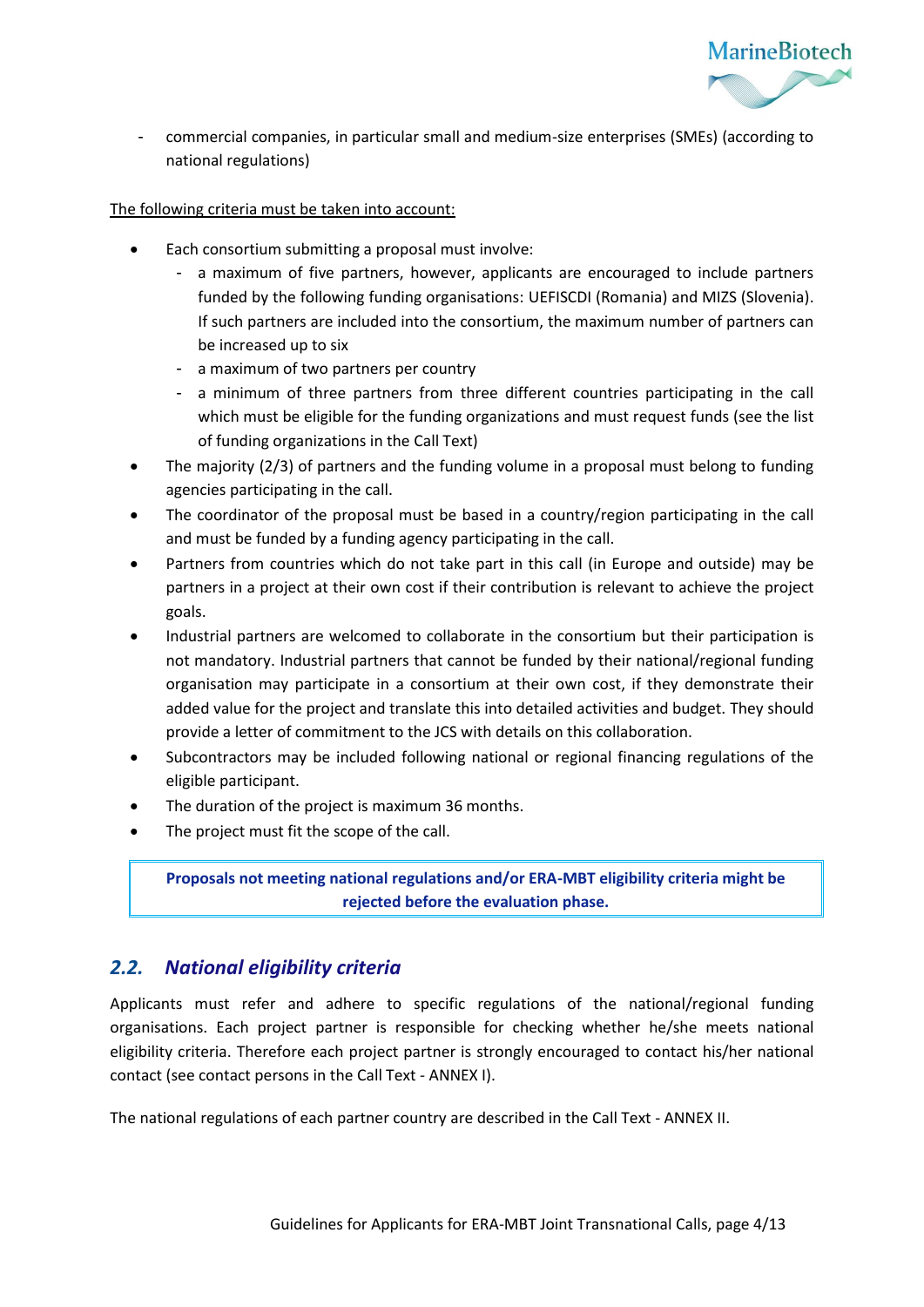

**The inclusion of a non-eligible partner in a proposal might result in the rejection of the entire proposal.**

#### <span id="page-4-0"></span>*2.3. Responsibilities of the project coordinator*

- The project coordinator will lead the consortium through the application procedure and is fully responsible for the overall project coordination.
- The project coordinator has to make sure the project complies with ERA-MBT requirements as detailed above (see section 2.1.) and should confirm that all consortium partners are eligible for support from their respective national or regional funding organisations, as detailed above (see section 2.2.).
- All communication with the ERA-MBT Call Secretariat concerning the project will be through the project coordinator (see also section 5.2.).

## <span id="page-4-1"></span>*3. Call features*

The aims and objectives of the ERA-MBT call for research proposals, together with the call schedule are described in detail in the "Call Text" document.

### <span id="page-4-2"></span>*4. Call governance*

#### <span id="page-4-3"></span>*4.1. Joint Call Secretariat - JCS*

The ERA-MBT Joint Call Secretariat (JCS) is responsible for the operational management of the call and the actual implementation of the centrally organized processes, including the reception of applications, organization of the evaluation process and communication with both the reviewers and the project coordinators. When necessary, the JCS will be assisted by the scientific chair and the ERA-MBT co-chair.

#### <span id="page-4-4"></span>*4.2. Call Steering Committee – CSC*

The ERA-MBT Call Steering Committee (CSC) is composed of one member from each funding organisation, and will be in charge of supervising the call and recommending the proposals to be funded to the national funding bodies. Major aspects of the call (the call topic) cannot be changed after the CSC is established by all parties signing the MoU.

#### <span id="page-4-5"></span>*4.3. Peer Review Panel members – PRP*

The external Peer Review Panel (PRP) is composed of international scientific experts from both the academic and industrial sectors that will evaluate the submitted proposals as remote reviewers and, a subset of these, as panel members. The Peer Review Panel (PRP) is selected by the JCS based on the number of submitted proposals and the topics they are addressing. All ERA-MBT partners and IAG members should contribute to this task by sending names and profiles of potential reviewers to the JCS. Applicants will also be invited to suggest names for potential reviewers (see section 7.2.).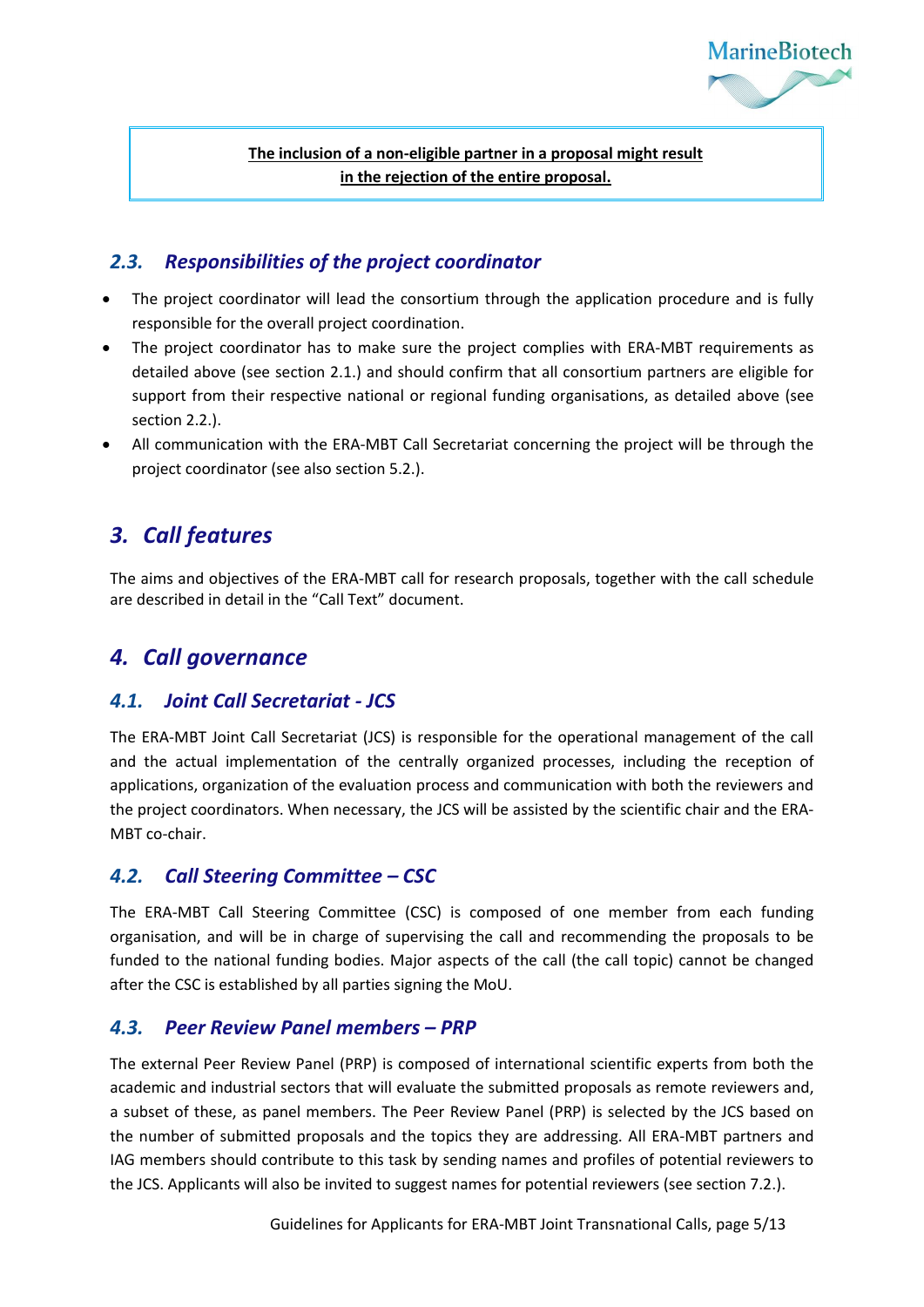

The PRP members will be selected carefully in order to avoid potential conflicts of interest<sup>1</sup>. A conflict of interest exists when a PRP member has a real or apparent interest in the outcome of a proposal, with the member in a position to gain financially, professionally or personally from either a positive or negative evaluation of the proposal.

To ensure objectivity during the evaluation procedure, the CSC and PRP members will not submit proposals to this call.

### <span id="page-5-0"></span>*5. Application submission procedure*

#### <span id="page-5-1"></span>*5.1. Application scheme*

The application process will be carried out in **one step**. The proposals will be checked for compliance with the ERA-MBT eligibility criteria described in section 2.1., and evaluated according to the criteria laid down in section 6.2.

Positively evaluated projects will be ranked and recommended for funding by the PRP members. The formal funding decision is taken at national/regional level. Projects will be funded through the national/ regional programmes.

#### <span id="page-5-2"></span>*5.2. Information, communication & further assistance for applicants*

Each funding organisation has nominated a contact person/s *(*Call Text – ANNEX I*)* who will provide information about specific national or regional regulations and other requirements (Call Text – ANNEX II). **It is strongly recommended to contact the national/regional relevant contact person prior to the proposal submission process.** 

The project coordinator should mediate the communication between the Call Secretariat and consortium partners regarding all relevant issues throughout the application procedure, and throughout the whole process.

#### <span id="page-5-3"></span>*5.3. Proposal submission*

l

Proposals must be submitted using the online Electronic Submission Tool: [www.submission-marinebiotech.eu](http://www.submission-marinebiotech.eu/)

Proposals can only be submitted during the period specified in the Call Text. Each project coordinator should register the proposal in time, as a sharp call deadline is applied. After the deadline, the submission tool will be closed.

<sup>1</sup> [http://www.forskningsradet.no/servlet/Satellite?blobcol=urldata&blobheader=application%2Fpdf&blobheadername1=Content-](http://www.forskningsradet.no/servlet/Satellite?blobcol=urldata&blobheader=application%2Fpdf&blobheadername1=Content-Disposition%3A&blobheadervalue1=+attachment%3B+filename%3D%2220120911BestemmelseromhabilitetogtillitKortversjonEN.pdf%22&blobkey=id&blobtable=MungoBlobs&blobwhere=1274506710188&ssbinary=true)[Disposition%3A&blobheadervalue1=+attachment%3B+filename%3D%2220120911BestemmelseromhabilitetogtillitKortversjonEN.pdf%22&](http://www.forskningsradet.no/servlet/Satellite?blobcol=urldata&blobheader=application%2Fpdf&blobheadername1=Content-Disposition%3A&blobheadervalue1=+attachment%3B+filename%3D%2220120911BestemmelseromhabilitetogtillitKortversjonEN.pdf%22&blobkey=id&blobtable=MungoBlobs&blobwhere=1274506710188&ssbinary=true) [blobkey=id&blobtable=MungoBlobs&blobwhere=1274506710188&ssbinary=true](http://www.forskningsradet.no/servlet/Satellite?blobcol=urldata&blobheader=application%2Fpdf&blobheadername1=Content-Disposition%3A&blobheadervalue1=+attachment%3B+filename%3D%2220120911BestemmelseromhabilitetogtillitKortversjonEN.pdf%22&blobkey=id&blobtable=MungoBlobs&blobwhere=1274506710188&ssbinary=true)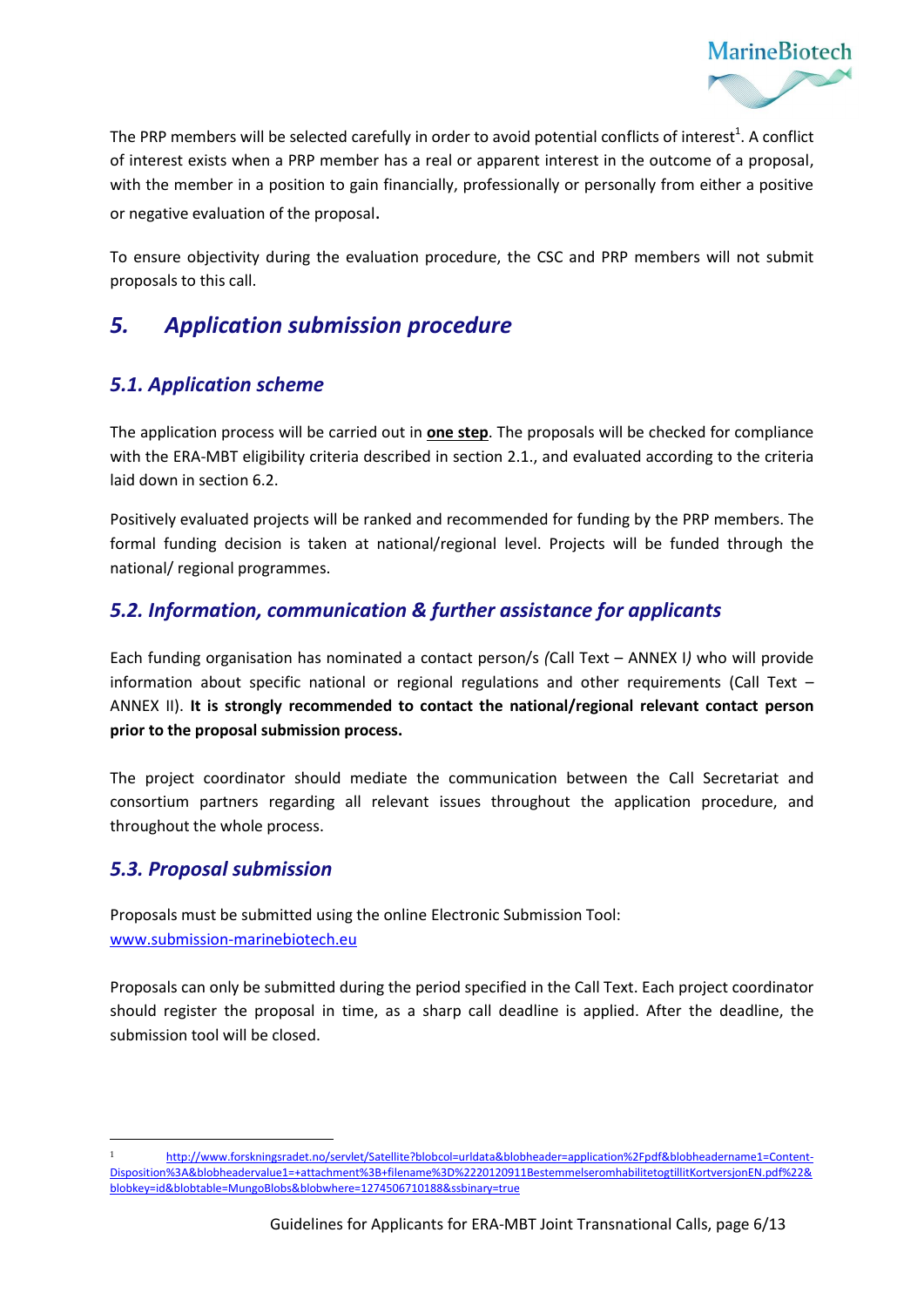

#### *Completing the proposal form*

- Fill in the requested information and check that all fields are completed.
- Follow the template and be aware that the project description should allow evaluators to assess properly all evaluation criteria (see section 7.1.).
- The following documents can be included:
	- $\circ$  Coordinator and partners CVs, which should have a maximum of two pages
	- o Lists of up to five recent publications
	- o Industry support letter or other recommendation letter
	- o Up to two figures

No additional documents will be considered.

The proposal must be written in English and consists of the following parts:

- Project acronym, full title, keywords, duration, publishable abstract & summary of the project;
- **Technical-scientific quality** (Introduction, objectives of the proposal, description of background and state of the art, degree of innovation and novelty; expertise and quality of the consortium);
- **Implementation and management**: work plan (description of overall strategy and synergies, project management structure, detailed description of work packages, involvement of participants in different work packages, results expected within the duration of the project, the deliverables and milestones, schedule, instruments and methodological approaches clearly and consistently defined and described; development risk – identification of possible risks and/or bottlenecks and corresponding contingency plans); Financial plan and justification of requested budget (also specifying co-funding from other sources necessary for the project);
- **Potential impact** (Relevance of the proposal to the aims of the call, including economic/market potential; Added value of proposed transnational collaboration; Communication and Dissemination strategy; Pertinent ethical, legal, ecological and or societal aspects of the proposal).

Further instructions will be provided in the application form detailing what is expected in each field.

**The deadline for proposal submission is March 7, 2017 (15:00 CET)**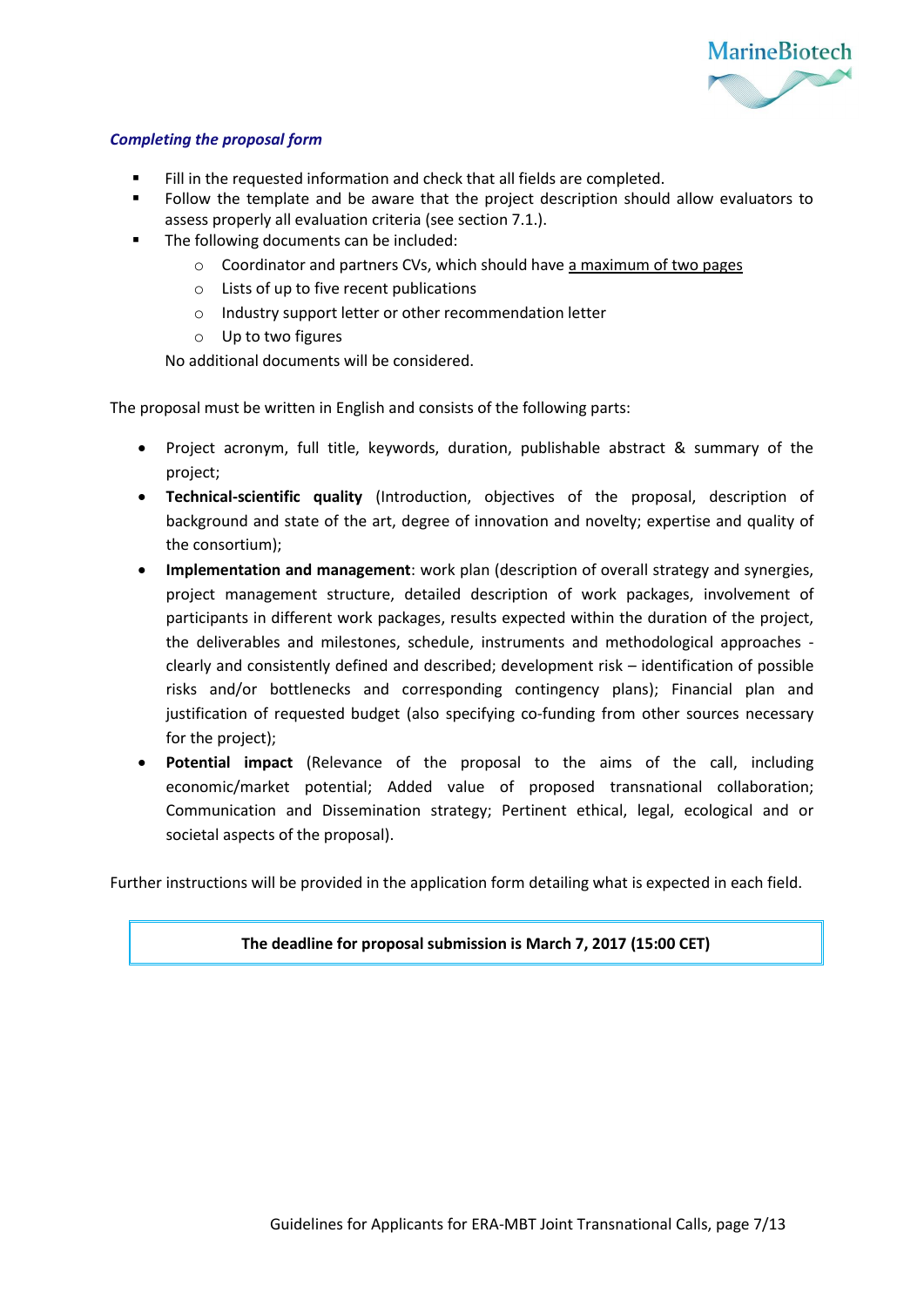

## <span id="page-7-0"></span>*6. Eligibility check of proposals*

Proposals received by the notified deadline will be checked for compliance with the eligibility requirements:

- 1. ERA-MBT general eligibility criteria (see section 2.1.) that apply to all applications will be checked by the JCS.
- 2. National or regional criteria that apply exclusively to applicants from each participating country will be checked by the relevant agencies/ministries/funding organisations with regard to the criteria described in section 2.2. (see ANNEX II: *National or regional regulations, national or regional eligibility criteria* in the Call Text document).

**Proposals considered not eligible may not be processed further, and are returned to the coordinator of the application with a note explaining why the proposal was considered ineligible.**

## <span id="page-7-1"></span>*7. Evaluation of proposals*

The PRP members and the chair/co-chair will receive specific **"Guidelines for Evaluation**" providing a detailed explanation of the evaluation procedure, the meaning of each criterion, the scoring system and other necessary information.

#### <span id="page-7-2"></span>*7.1. Individual written evaluation*

Each proposal passing the eligibility phase will be allocated to **three remote reviewers** who fit the profile of the application. The reviewers are internationally recognized scientists chosen for their expertise and particular thematic orientations related to the topic addressed in the proposal.

Reviewers will be asked to evaluate the scientific relevance to the call - Scope check - which will be a "yes or no" answer. Independently of the answer the reviewer will be asked to evaluate the proposal with respect to three evaluation criteria (detailed below) using a 1-10 scale (poor to excellent). To justify the scoring, reviewers will be asked to provide comments, identifying strengths and weaknesses, in line with the scoring system (see ANNEX II: *The scoring system 1-10 scale* in this document). To finalize, an overall score and comment of the proposal will be requested.

#### **Criterion 1: Scientific and technological excellence**

- Clarity and relevance of the objectives
- Soundness of the concept and credibility of the proposed methodology
- Progress beyond the current state of the art (innovative potential, novelty, originality) with specific emphasis on the novelty of the biotech component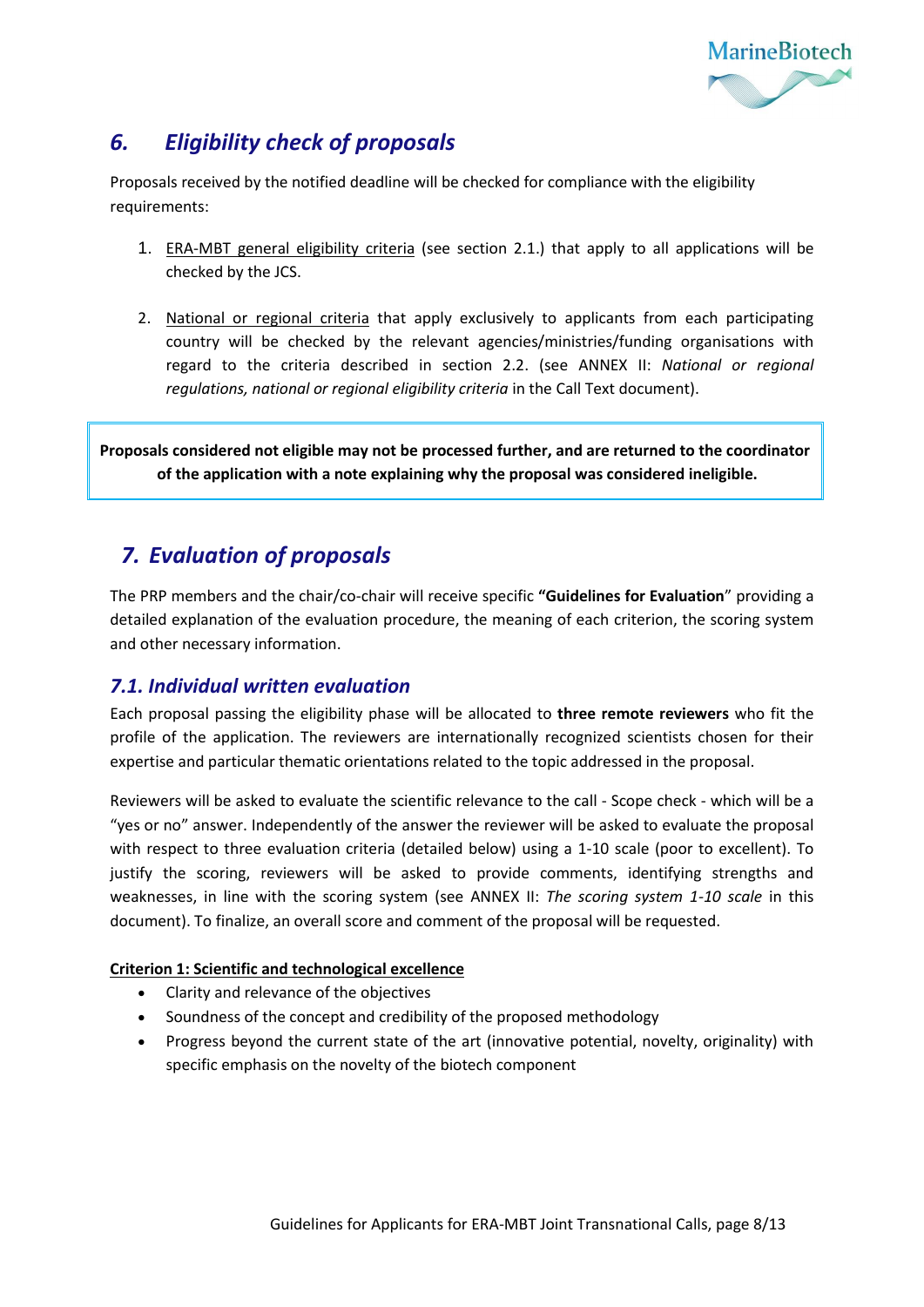

#### **Criterion 2: Potential Impact**

- How well does the proposal contribute to the aims of the call
- What are the economic advantages and potential for commercialization
- What is the societal impact
- Transnational benefit and added value of joint collaboration
- Output of research results: Exploitation and communication activities

#### **Criterion 3: Implementation and Management**

- Quality and relevant experience of individual participants
- Quality of the consortium as a whole (including complementarity and balance)
- Appropriateness of the management structures and procedures including risk and innovation management

#### <span id="page-8-0"></span>*7.2. Experts Panel meeting – Consensus meeting*

The JCS will organize a physical meeting in which selected external Peer Review experts will meet for a common evaluation of the proposals. Taking into consideration the evaluation criteria, individual reviews and the meeting discussions, the panel experts will identify by consensus the top-quality proposals recommended for funding and establish a ranking list. Funding agencies representatives are advised to attend the meeting as observers.

Applicants are welcomed to suggest up to three experts without Conflict of Interest to review the applications, before the deadline for submission of proposals. These suggestions will help the JCS to assign good experts and establish a relevant pool to choose from.

#### <span id="page-8-1"></span>*7.3. Funding decision*

Based on the ranking list established by the PRP and available funding, the CSC will agree on the projects to be funded by national/regional funding organisations. The CSC will need to follow the ranking list, but it is allowed to jump proposals in the case when some partners run out of budget and other applications recommended for funding can be realized.

Final funding decisions will be made by national/regional funding organisations according to their legal frameworks and regulations. After the CSC final decision on the list of projects to be funded, the JCS will inform the coordinators of all proposals about the evaluation outcome, by sending a reply letter and the consensus report. The scores and ranking list will not be provided to the applicants and will be kept confidential. Additionally, the PRP names for each particular proposal will not be revealed, but the PRP list will be public at the end of the process.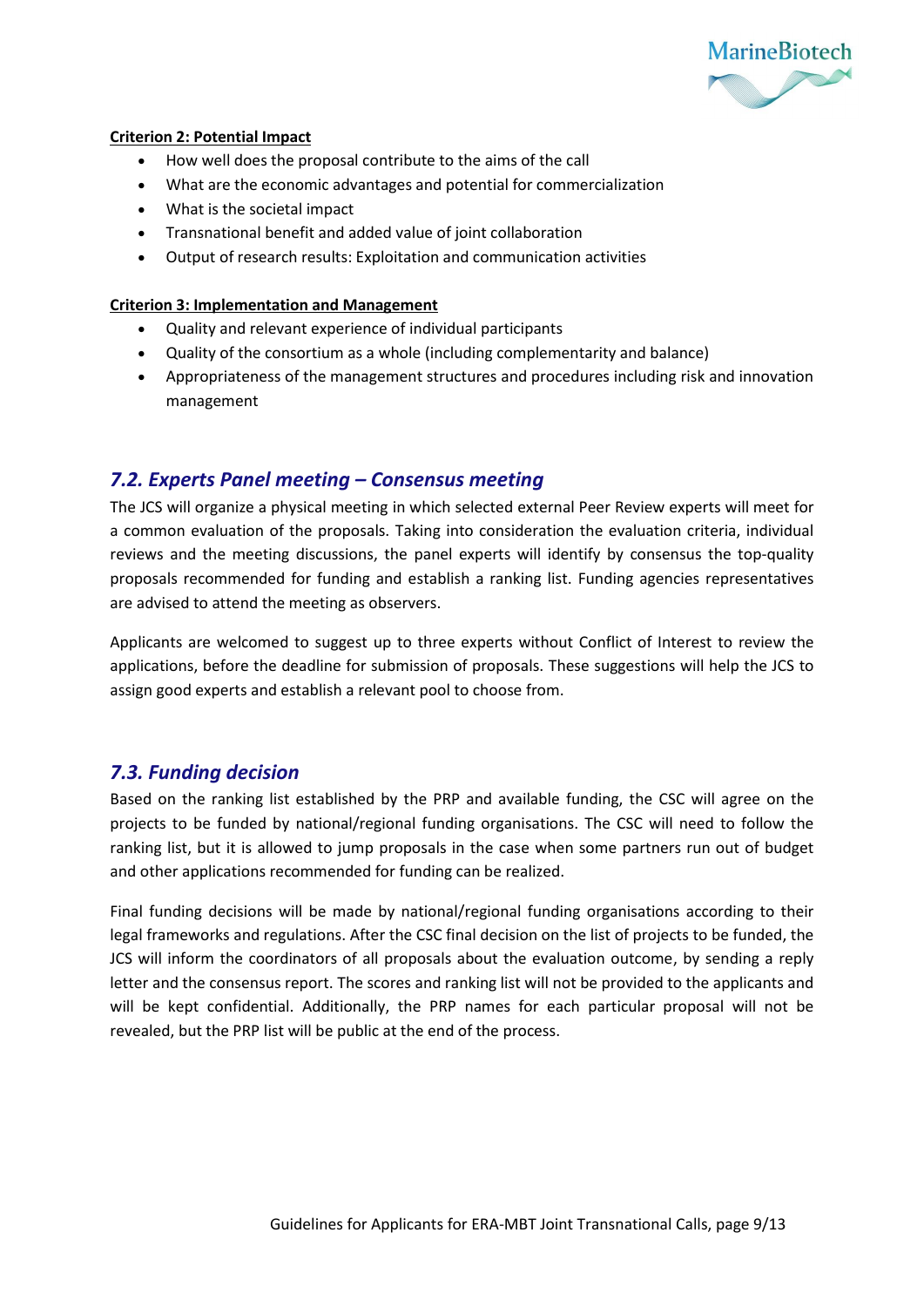

## <span id="page-9-0"></span>*8. Confidentiality and conflict of Interest*

ERA-MBT ensures complete confidentiality to applicants and their proposals. The ERA-MBT call secretariat handling the proposal, international experts evaluating the proposal and collaborators of national/ regional funding organisations involved in the call having access to the proposals, are ALL committed to confidentiality.

In order to exclude individual conflict of interest for industry participants, they may provide information about a maximum of five entities, i.e. companies / research groups / individual evaluators (e.g. direct competitors, name of individuals) that should be excluded from reviewing the proposal where the industry participant contributes. They should send this request to the ERA-MBT JCS [\(era-mbt@mineco.es\)](mailto:era-mbt@mineco.es), stating the reason for excluding potential referees. The request must reach the secretariat before the application deadline and will be treated confidentially.

## <span id="page-9-1"></span>*9. Start of Projects and Consortium Agreement*

Considering that the various funding agencies have different calendars to formalize contracts and funding, research consortia of funded projects need to agree on a common starting date of the transnational project, taking into consideration the recommendations of each funding organization involved.

Each consortium should prepare and agree on a Consortium Agreement (CA) for cooperation, signed by all participants, in accordance with national rules, to clarify potential IPR matters (such as licensing in, licensing out, and patent and exploitation strategy) and other management issues.

Models for CA agreements can be obtained from the IPR Helpdesk website [\(http://www.iprhelpdesk.eu/services\)](http://www.iprhelpdesk.eu/services). The CA must address (as a minimum), the following points:

- common start date and duration of the research project
- organisation and management of the project
- role and responsibilities of each partner
- confidentiality, publishing and data management
- Intellectual Property Rights
- decision making within the consortium
- handling of internal disputes
- the liabilities of the research partners towards one another (including the handling of default of contract)

Any issues regarding funding are a bilateral matter between each project partner and the relevant funding organization and should be excluded from the CA. The CA enters into force when signatures and national funding of each partner are secured. The CA is of utmost importance when there are partners in the research consortia participating with own funds. The CA, together with any other information required by national regulations, shall be available to the funding organization, upon request.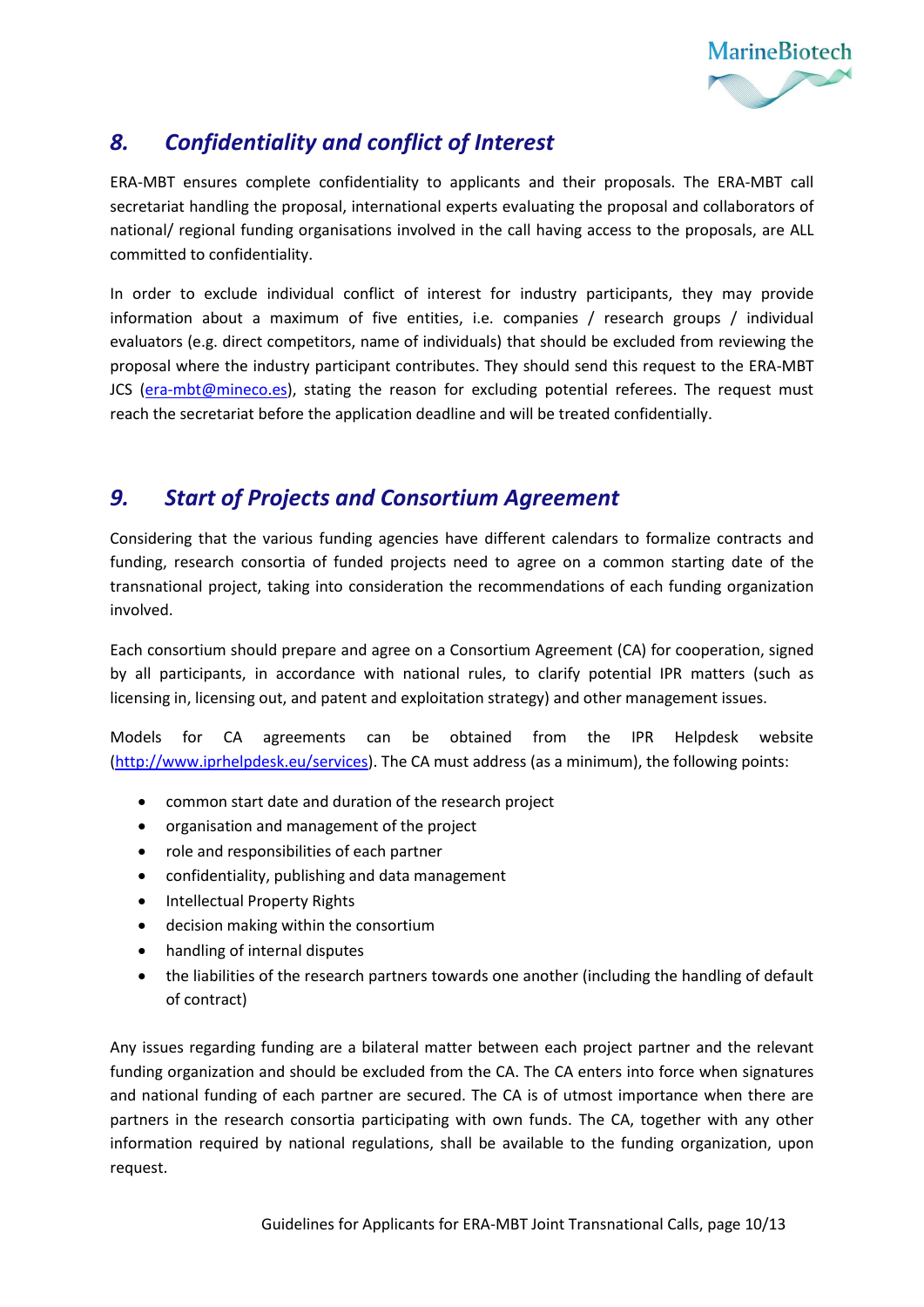

### <span id="page-10-0"></span>*10. Monitoring*

The coordinators of each funded project must submit **a mid-term** and **a final scientific project report** to the JCS, and a non-confidential summary of the outcomes of their project, according to the instructions provided by the JCS in due time. Each participant must in addition follow their national reporting requirements.

The coordinators could be required to present the results of their projects at status seminars, to be organized by the JCS. The costs for attending the status seminars should be covered by the project budgets. Any publications resulting from the funded projects must acknowledge the national funding agencies and ERA-MBT. A standard format for reference will be provided by JCS.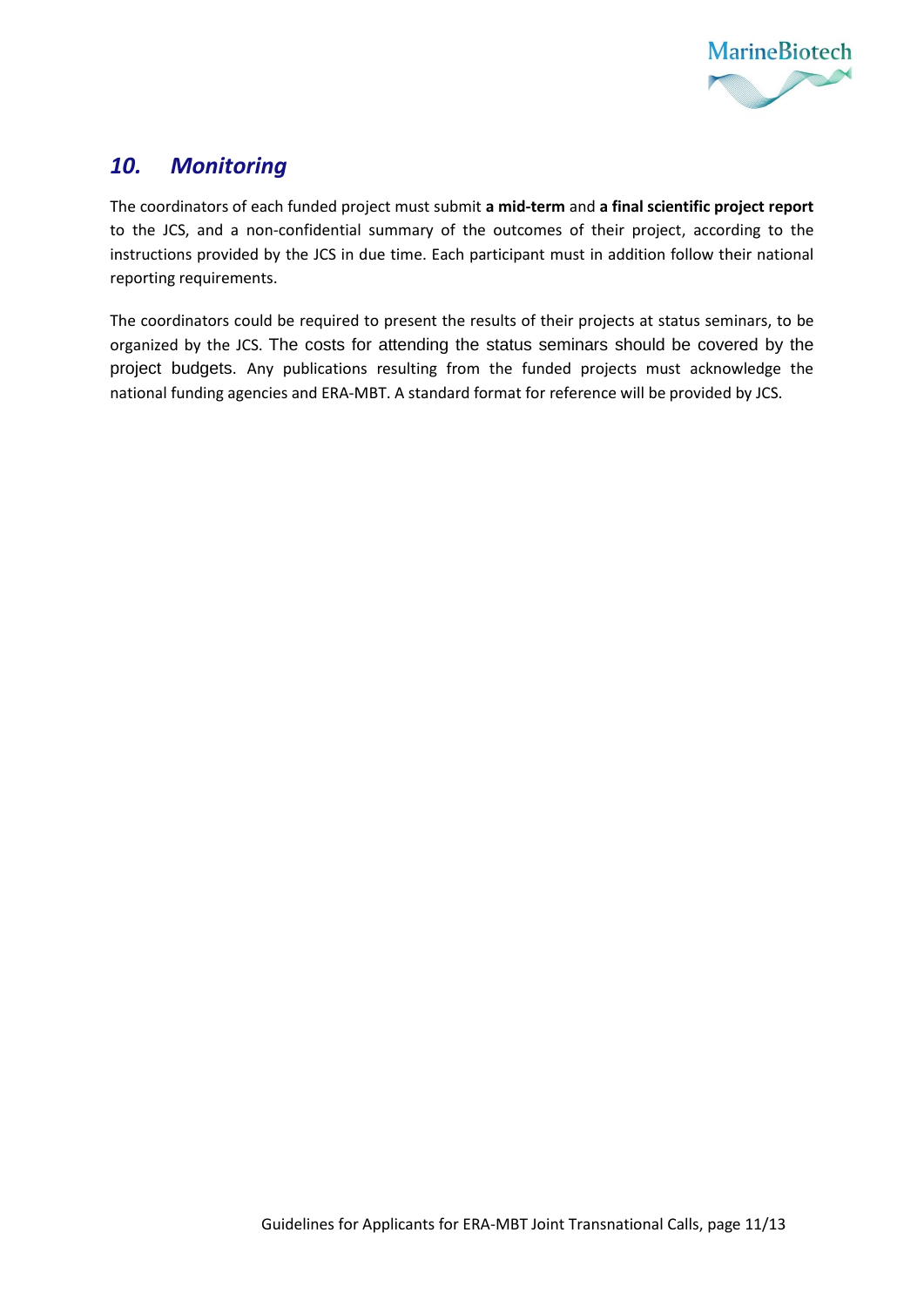

## <span id="page-11-0"></span>*ANNEX I - Check list for Applicants*

- Read carefully both the "Call Text" and the "Guidelines for Applicants". These two documents contain complementary information.
- The Call Text includes the aim of the call (detailed description of expected projects: general scope, focus of the call, and exclusions), funding organizations involved, the submission timeline and the national/regional funding regulations and contacts.
- The present document, "Guidelines for Applicants", includes the ERA-MBT eligibility requirements for the application, details on the submission and evaluation process.
- Make sure that your proposal fits to the aims of the call as detailed in the "Call Text".
- Make sure that your proposal fulfils the national/regional eligibility criteria as detailed in ANNEX II of the "Call Text".
- Make sure that your proposal fulfils the ERA-MBT eligibility criteria as described in the "Guidelines for Applicants".
- If required, submit the mandatory **national submission forms or documents** to your respective funding agency by the established deadline.
- Assure that one (and only one) project coordinator is nominated among the project partners, who represents the entire consortium.
- The project coordinator should register as soon as possible in the ERA-MBT Electronic Submission System (ESS) and invite the project partners through an automatically generated e-mail. Project partners will enter their data and some specific project information.
- Transfer all required data in good time **to the Electronic Submission System**, taking into account that the ESS may be overloaded as the deadline date approaches.
- The joint proposal has to be submitted via the ESS no later than **March 7, 2017, at 15:00 CET,** by the project coordinator.
- In order to find potential partners, a search partnering tool is available at: <https://www.submission-marinebiotech.eu/partner-search>